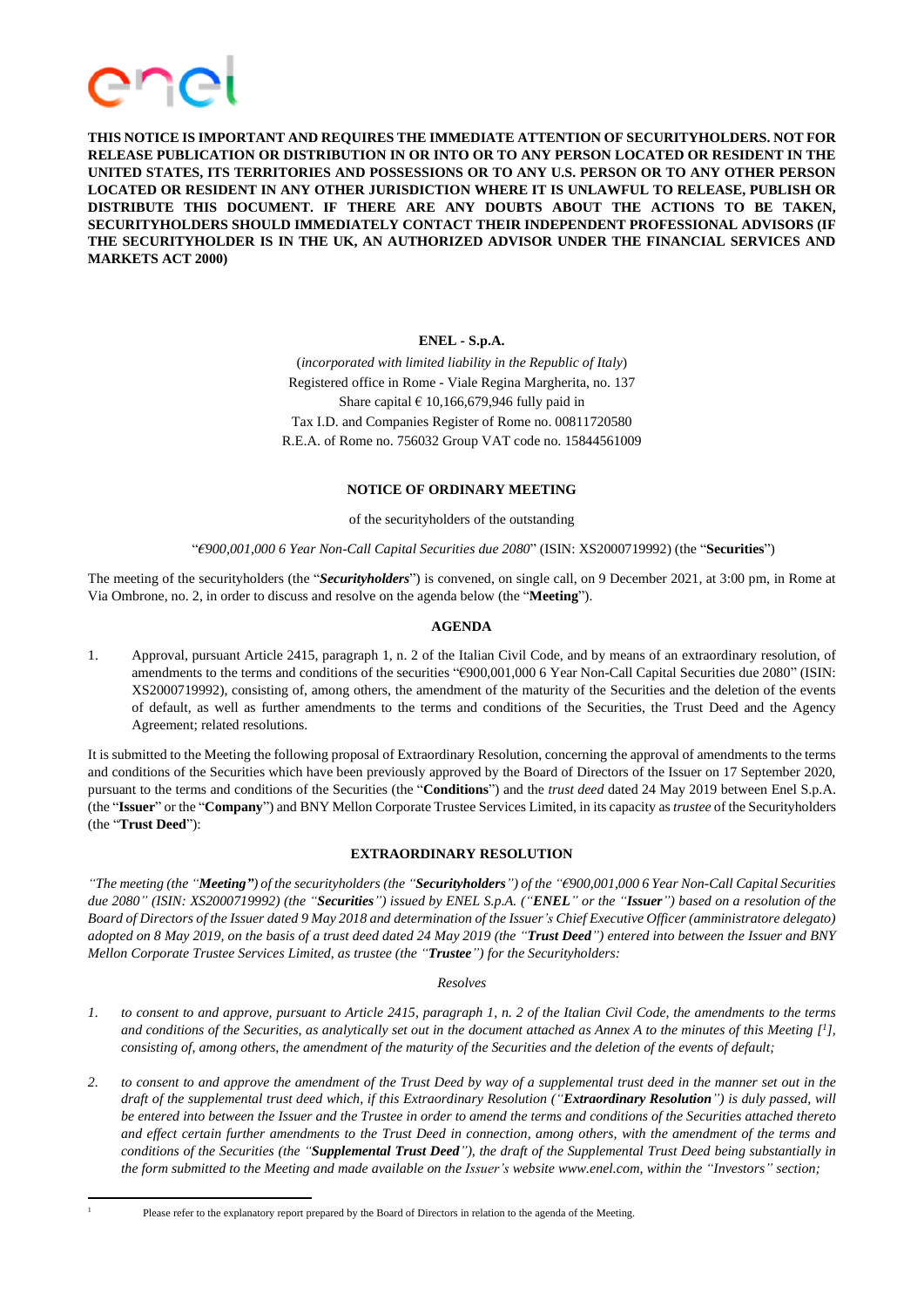

- 3. to consent to and approve the amendment of the agency agreement dated 24 May 2019 (the "Agency Agreement") entered into between the Issuer, the Trustee and The Bank of New York Mellon, London Branch, in its capacity as agent bank and principal paying agent (the "Principal Paying Agent"), by way of a supplemental agency agreement in the manner set out in the draft of the supplemental agency agreement which, if this Extraordinary Resolution is duly passed, will be entered into between, among others, the Issuer, the Trustee and the Principal Paying Agent to amend the terms and conditions of the Agency Agreement in connection, among others, with the amendment of the terms and conditions of the Securities (the "Supplemental Agency Agreement"), the draft of the Supplemental Agency Agreement being substantially in the form submitted to the Meeting and *made available on the Issuer's website www.enel.com,, within the "Investors" section;*
- 4. to authorise, sanction, direct, request, instruct and empower the Trustee to concur with the amendments referred to in paragraphs 1 to 3 of this Extraordinary Resolution and, in order to give effect to and to implement such modifications, on or shortly after the passing of this Extraordinary Resolution, to execute the Supplemental Trust Deed and the Supplemental Agency Agreement in the form of drafts submitted to this Meeting and made available on the Issuer's website www.enel.com, within the "Investors" section, with such amendments (if any) thereto as the Trustee may deem appropriate in its absolute discretion;
- 5. to authorise, sanction, direct, request, instruct and empower the Issuer to authorise, sanction, direct, request, instruct and empower the Principal Paying Agent to execute the Supplemental Agency Agreement in the form of draft submitted to this Meeting and made available on the Issuer's website www.enel.com, within the "Investors" section, with such amendments (if any) thereto as the Issuer may deem appropriate in its absolute discretion and to do all such other deeds, instruments, acts and things as may be necessary, desirable or expedient to carry out and to give effect to this Extraordinary Resolution and the implementation of *the amendments referred to in paragraphs 1 to 3 of this Extraordinary Resolution;*
- 6. to approve the preparation of, and entry into of, any documentation in relation thereto which the competent authorities may require to be prepared in connection with the amendment to the Securities and related amendments described in paragraphs 1 *to 3 of this Extraordinary Resolution;*
- 7. to authorise, sanction, direct, request, instruct and empower the Trustee in its absolute discretion to concur with, and to execute and do, all such deeds, instruments, acts and things as may be necessary or desirable to carry out and give effect to this *Extraordinary Resolution;*
- 8. to waive any claim that the Securityholders may have against the Trustee arising as a result of any loss or damage (including legal fees and taxes) which the Securityholders may suffer or incur as a result of the Trustee taking any action in accordance with this Extraordinary Resolution and the Securityholders further confirm that they will not seek to hold the Trustee liable for any such loss or damage (including legal fees and taxes), whether or not such losses were foreseeable to the Trustee;
- 9. to discharge, indemnify and exonerate the Trustee from all liabilities (including legal fees and taxes) for which it may have become or may become responsible under the Trust Deed or the Securities in respect of any act or omission in connection with this Extraordinary Resolution or its implementation, the amendments and modifications referred to in paragraphs 1 to 3 of this *Extraordinary Resolution and the implementation of those amendments and discharge;*
- 10. resolve that the Trustee shall not be responsible for acting upon this Extraordinary Resolution even though it may be subsequently found that there is a defect in the passing of this Extraordinary Resolution or that for any reason this Extraordinary Resolution *is not valid or binding;*
- 11. to acknowledge that the matters and more generally the resolutions on the agenda do not extinguish or replace the obligations *deriving from the Securities or otherwise arising out therefrom;*
- 12. to acknowledge that capitalised terms used in this Extraordinary Resolution and not otherwise defined have the same meanings *as given to them in the Trust Deed;*
- 13. to approve, sanction and assent to every abrogation, amendment and modification, compromise or arrangement in respect of the rights of the Securityholders against the Issuer whether such rights shall arise under the Trust Deed, or otherwise involved in or resulting from this Extraordinary Resolution, the amendments referred to in paragraphs 1 to 3 (including but not limited to the change of the maturity of the Securities, the deletion of the events of default), or their implementation and/or the amendments and modifications to the Trust Deed, the Agency Agreement or their implementation (in the manner set out in the draft *Supplemental Trust Deed an the Supplemental Agency Agreement); and*
- 14. vest the Board of Directors and, on its behalf, the Charmain and the Chief Executive Officer, severally and with power to subdelegate – with any powers necessary to implement the resolutions set out in the paragraphs above and carry out anything *required, appropriate, instrumental and/or connected for the successful implementation of these resolutions."*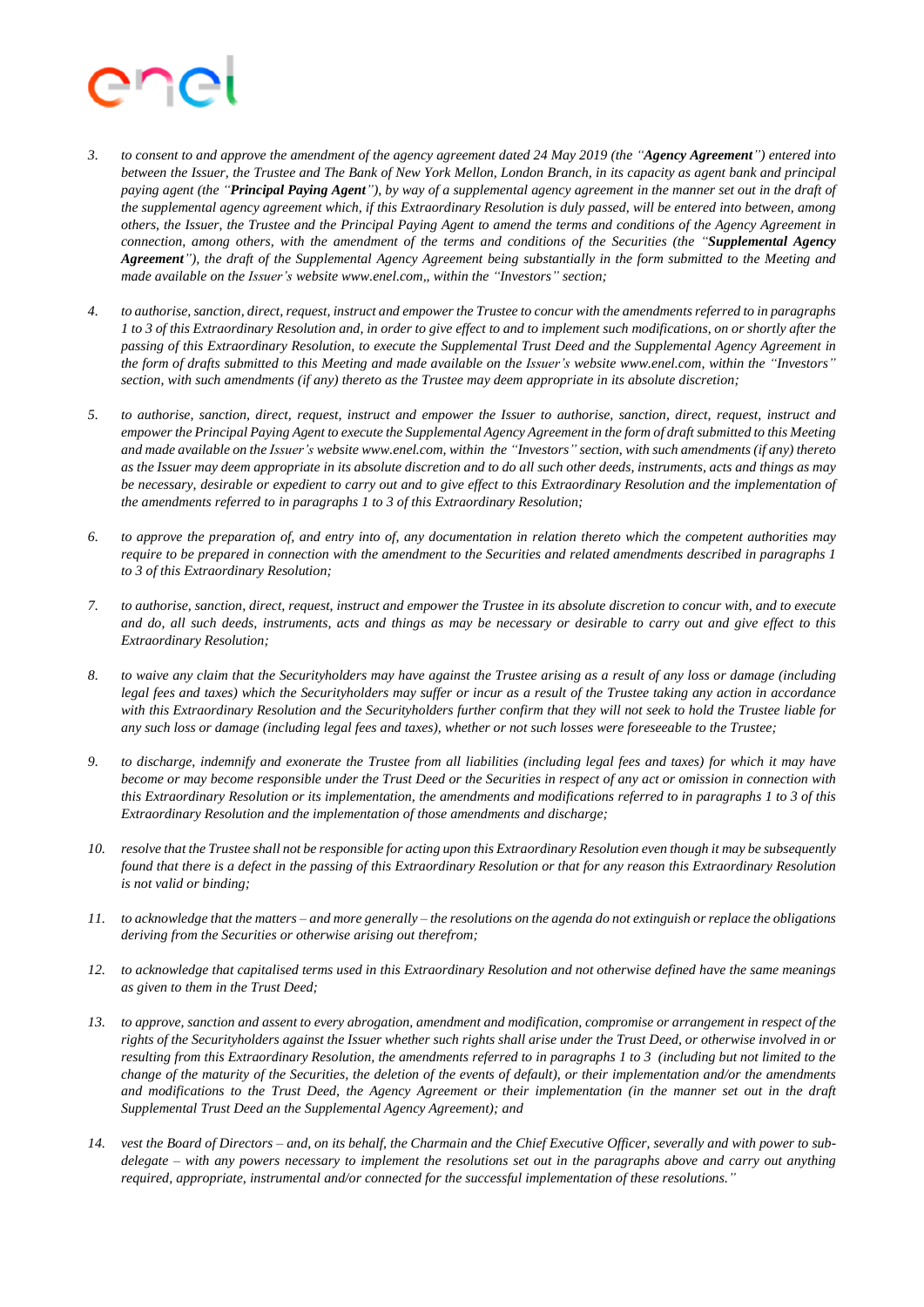

#### **\* \* \* \* \***

#### **COVID-19 emergency – Participation in the Meeting pursuant to Law Decree no. 18 of 17 March 2020**

Considering the current health emergency related to COVID-19 and taking into account law and regulatory provisions enacted for the containment of the contagion, the Company decided to use the option set forth under Article 106, paragraph 2, of Law Decree no. 18 of 17 March 2020, converted into law (with amendments) by Law no. 27 of 24 April 2020, which effectiveness was lastly extended by Law Decree no. 105 of 23 July 2021, converted into law (with amendments) by Law no. 126 of 16 September 2021 providing that those entitled to attend and vote at the Meeting shall be entitled to participate in the latter exclusively by means of teleconference, provided that all participants can be identified and that all participants can attend and exercise their voting rights in accordance with the provision set out in the following section "*Attendance by means of teleconference*".

# **Defined Terms**

Unless the context otherwise requires, capitalized terms used but not defined in this Notice shall have the meaning given in the memorandum relating to the consent solicitation (the "**Consent Solicitation**") published on the Issuer's website (www.enel.com), within the "Investors" section (the "**Consent Solicitation Memorandum**").

#### **Background and rationale for convening the Meeting**

The explanatory report prepared by the Board of Director and the Consent Solicitation Memorandum, which can be found on the ENEL website (www.enel.com), within the "Investors" section, as well as with other methods as below, provide the background and rationale for the proposed amendment of the maturity of the Securities and related amendment to the Conditions. The Securityholders, before deciding to vote in favour of the proposal of Extraordinary Resolution, are urged to read the Consent Solicitation Memorandum and the Explanatory Report prepared by the Board of Directors and other documents relating to this Meeting, made available on the ENEL website (www.enel.com), within the "Investors" section.

#### **Consent Solicitation**

The Issuer urges consent in relation to the Meeting as more widely described in the Consent Solicitation Memorandum.

The Consent Solicitation is intended exclusively for Securityholders: (i) located or resident outside the United States and are not U.S. persons, dealer or other professional trustees in the United States acting only on a discretionary basis for the benefit or on behalf of persons other than U.S. persons outside the United States; (ii) who are an eligible counterparty or a professional client (each as defined in Directive 2014/65/EU, as amended) or an eligible counterparty (as defined in the United Kingdom Financial Conduct Authority's Handbook Conduct of Business Sourcebook) or a professional client (as defined in Regulation (EU) No 600/2014 as it forms part of domestic law by virtue of the European Union (Withdrawal) Act 2018); and (iii) to which **the Consent Solicitation can be lawfully addressed and who can lawfully participate in the Consent Solicitation.**

The Consent Solicitation is not aimed at any Restricted Owner (as defined in the Consent Solicitation Memorandum) nor to any Securityholder whose participation in consent solicitation would violate the laws or regulations of its jurisdiction of residence or domicile or whose participation in Consent Solicitation is excluded under the Consent Solicitation Memorandum.

#### **Record Date**

Pursuant to Article 83-*sexies* of the Legislative Decree no. 58 of February 24, 1998 (the "**Consolidated Financial Act**"), only those Securityholders who holds the Securities on 30 November 2021, being the seventh trading day on which the Irish Stock Exchange trading as Euronext Dublin is open for business prior to the date of the Meeting (the "**Record Date**"), as certified by Euroclear Bank SA/NV ("**Euroclear**") or Clearstream Banking, S.A. ("**Clearstream, Luxembourg**" and, together with Euroclear, the "**Clearing Systems**") on the basis of the accounting records, are entitled to participate **exclusively by means of teleconference** in the Meeting. Securityholders who dispose their Notes after the Record Date shall not have the right to attend and vote at the Meeting.

Each Securityholder wishing to attend the Meeting must request the relevant Clearing System to issue evidence of the Securityholder's entitlement by sending such evidence to Lucid Issuer Services Limited (the "**Tabulation Agent**"), by no later than 4 pm, London time (5 pm (CET)) , on the third trading day on which the Irish Stock Exchange trading as Euronext Dublin is open for business prior to the date of the Meeting (*i.e.* by 6 December 2021), based on the accounting records of that Clearing Systems at Record Date. Securityholders submitting Consent Instructions to the Clearing Systems are not required to request such evidence to be sent to the Tabulation Agent.

The above is without prejudice to the right of each Securityholder to participate and vote in the Meeting if evidence of the respective Securityholder's entitlement is received by the Tabulation Agent, on behalf of the Issuer, after 4 p.m., London time (5 p.m CET, local time in Rome), of the 6 December 2021, provided thatsuch evidence is received by the Issuer before the commencement of the Meeting.

If the beneficial owner of the Securities is not a Direct Participant, such Securityholder must arrange for the Direct Participant through which it holds the relevant Notes to complete on its behalf the procedure required to attend and vote at the Meeting.

For more information, please refer to the Consent Solicitation Memorandum.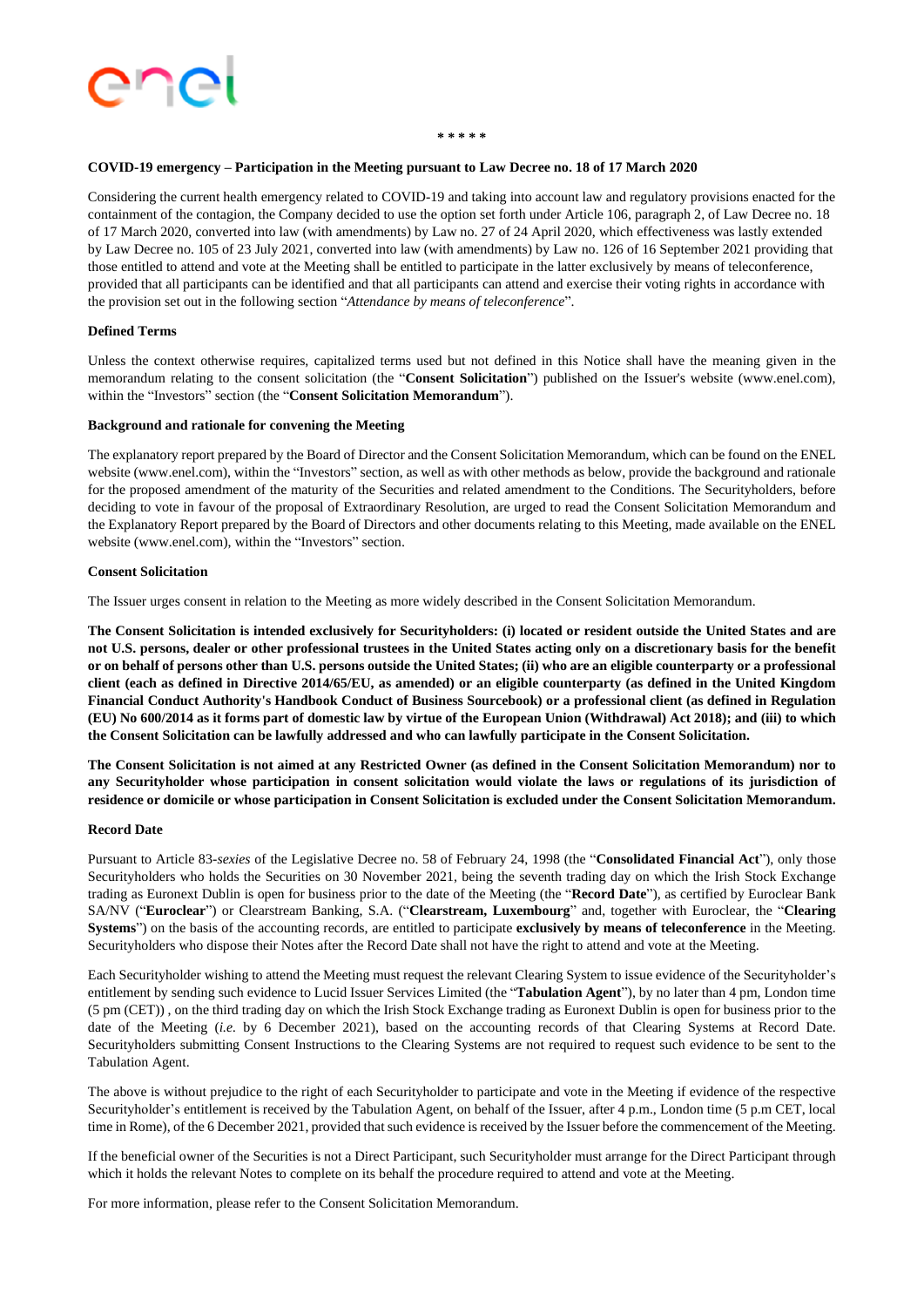

#### **Attendance by means of teleconference**

The Securityholders and their respective representatives shall be entitled to participate in the Meeting exclusively by means of teleconference, provided that all participants can be identified.

Securityholders and their respective representatives or proxies wishing to attend the Meeting shall contact the Tabulation Agent no later than 48 Hours prior to the commencement of the Meeting to obtain the relevant dial-in details.

The request to obtain the dial-in details for the Meeting shall be sent by the person entitled to attend the Meeting (the **"Entitled Person")** to the Tabulation Agent at the email address: enel@lucid-is.com, together with the following information:

- identification data of the Entitled Person (name and surname, tax code or equivalent international code, complete address of the domicile) and telephone number;
- an undersigned ID copy of the Entitled Person and, if the Entitled Person is the representative of a legal entity, the documentation proving his or her representative powers;
- if the Entitled Person is a proxy or a sub-proxy holder, a copy of the proxy and of the sub-proxy granted to the Entitled Person, if any, and a signed copy of the ID of the person granting the proxy/sub-proxy;
- evidence that the Securities held by the Entitled Person have been blocked on the clearing systems.

By requesting the dial-in details of the Meeting, each Entitled Person (as well as their representatives) shall be deemed to have fully understood and consented to any process governing the participation by means of teleconference and to have acknowledged and agreed that the Trustee shall not suffer or otherwise be liable or responsible in any way whatsoever for any liability that arises, or may arise, as a result. Securityholders who have appointed the Tabulation Agent as proxy in respect of the Notes in relation to the Meeting by means of a Consent Instruction will be unaffected by the Tabulation Agent attending the Meeting via teleconference and will not be requested to take any further action. The Issuer shall not be liable for any problem of technical nature not deriving from the Issuer's internal system and preventing the Entitled Persons from sending or receiving emails as indicated above or connecting to the Meeting by means of the teleconference system made available by the Issuer.

The directors and statutory auditors of the Issuer, the secretary of the Meeting (if any), the notary and any other person (other than Securityholders) whose participation in the Meeting is required may attend the Meeting by being physically present or by means of teleconference provided that they can be identified and exercise their respective rights. It shall not be required for the chair, the secretary and/or the notary to be in the same location during the time of the Meeting.

# **Early Participation Fee**

Subject to the occurrence of the conditions set out in the Consent Solicitation Memorandum, including the passing of the relevant Extraordinary Resolution at the Meeting, the Issuer will pay the Eligible Securityholders who have delivered a Consent Instruction in favour of the Extraordinary Resolution by 5.00 pm (CET) of 10 November 2021 ("**Early Instruction Deadline** as the same may be extended or amended at the Issuer's sole and absolute discretion), without that Consent Instruction being revoked (in the circumstances in which such revocation is allowed), a cash payment equal to the 0.125% of the aggregate principal amount of the relevant Securities which are the subject of such Consent Instruction, only if such valid Consent Instruction is received by the Tabulation Agent by the Early Instruction Deadline ("**Early Participation Fee**"). The Early Participation Fee will be paid to Eligible Securityholders entitled to the same by no later than the third Business Day (as defined in the Consent Solicitation Memorandum) immediately following the registration of the Extraordinary Resolution taken by the Meeting in the Companies' Register of Rome ("**Payment Date**").

Securityholders may continue to submit Consent Instructions after the Early Instruction Deadline (as the same may be extended at the Issuer's sole and absolute discretion) and up to 3.00 pm CET on 7 December 2021 (the "**Expiration Deadline**") (as the same may be extended at the Issuer's sole and absolute discretion) but such Securityholders will not be eligible to receive the Early Participation Fee.

No Early Participation Fee will be payable to any Securityholders (i) voting in favour of the Extraordinary Resolution but whose Consent Instructions are received after the Early Instruction Deadline (as the same may be extended at the Issuer's sole and absolute discretion), (ii) attending and voting at the Meeting or through a representative or proxy other than by submitting a Consent Instruction, (iii) voting against the Extraordinary Resolution, (iv) abstaining from the voting or (v) that validly revoke its Consent Instruction.

No provision of the Consent Solicitation Memorandum or any documents or agreement relating to Consent Solicitation will entitle any person that is a Restricted Owner (as defined in the Consent Solicitation Memorandum) to receive any amount in respect of the Early Participation Fee.

#### **Documents available for consultation**

The following documents (as applicable) are available upon request to inspection and/or collection up to 15 minutes before the Meeting at the office of the Issuer, and upon request to the Tabulation Agent to be sent to the following email address: enel@lucid-is.com:

this Notice: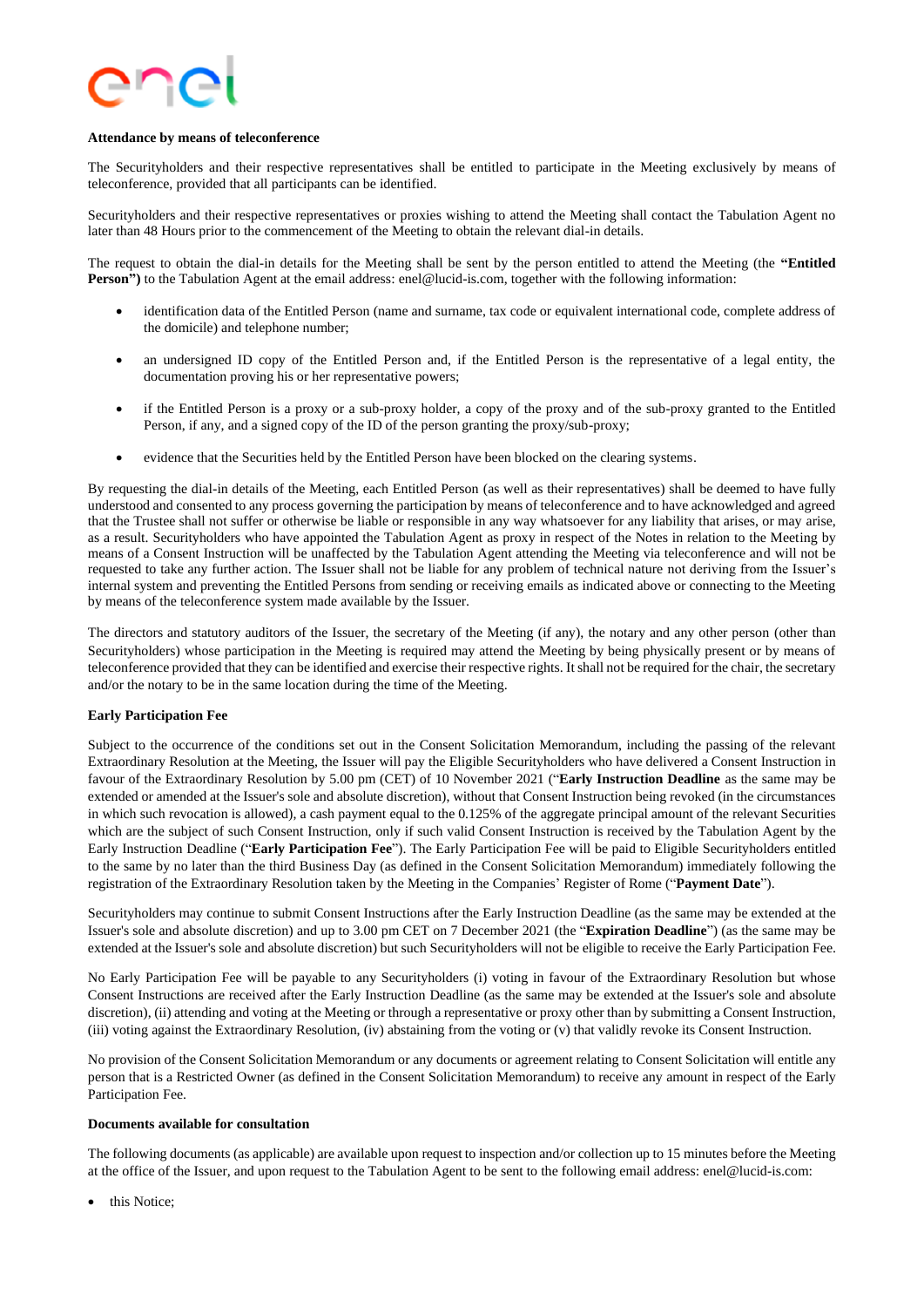- the explanatory report of the Board of Directors of the Issuer (which includes the Conditions as modified);
- the Consent Solicitation Memorandum (which includes the Conditions as modified);
- the Trust Deed (which includes Conditions):
- the Agency Agreement;
- the draft of the Supplemental Agency Agreement; and
- the draft of the Supplemental Trust Deed (which includes the Conditions as modified).

The documents above will also be published on the Issuer's website: www.enel.com, within the "Investors" section, as well as in accordance with the applicable provisions of law.

#### **General Provisions**

The Securityholders' attention is drawn to the voting procedures, quorum and other requirements for the approval of the Extraordinary Resolution that are described in the paragraphs "Procedures for Voting" and "Quorum" below. In relation to these requirements, Securityholders are invited to take the necessary actions to attend or to be duly represented in the Meeting.

#### **Trustee**

Neither the Trustee nor any of its directors, executives, employees or affiliates were involved in the formulation of the Extraordinary Resolution, nor the Trustee expresses opinions on the merits of, or make any statement or recommendation of any kind with regard to the Extraordinary Resolution, nor it provides any recommendation in relation to whether the Securityholders should participate in the Meeting. Neither the Trustee nor any of its directors, executives, employees or affiliates has verified or assumes responsibility for the accuracy or completeness of any of the information relating to the Extraordinary Resolution, ENEL, the Securities or factual information contained in them, or the effect or effectiveness of, this Notice or any omission from it or any other document referred to in that Notice or assumes any responsibility for nondisclosure, by ENEL, of events that may have occurred and are likely to affect the relevance or accuracy of such information. However, the Trustee authorised that it should be indicated that, on the basis of the information contained in this Notice, it has no objection for the Extraordinary Resolution, as described in the Notice, being submitted to the Securityholders for **consideration.**

Securityholders, where they are not certain of the consequences of voting in favour of the Extraordinary Resolution, are invited **to seek legal and financial advice, including with regard to the tax consequences.**

# Addition of further items on the agenda and submission of resolution proposals on the part of Securityholders holding at least 2.5% of the share capital (pursuant to Article 126-bis, paragraph 1, first period of the Consolidated Financial Act)

Securityholders who represent, individually or jointly, at least 2.5% of the principal amount of the outstanding Securities, may request, in writing, within ten days from the publication of this notice (*i.e.* by 8 November 2021, as 7 November 2021 falls on a Sunday), the addition of further items on the agenda to be discussed at the Meeting, stating in their request the additional items proposed or submit proposals for resolutions on items already on the agenda (it being understood, in this last regard, that the person who has the right to vote may, in any case, individually submit proposals for resolution to the Meeting).

Securityholder wishing to exercise such rights must request the relevant Clearing System to issue evidence of such Securityholders' entitlement confirming ownership of the above-mentioned portion of the Security and provide it to the Company. For further information on the right to supplement the agenda and to submit additional resolution proposals, and on the modalities to exercise such rights, please refer to the section of the Issuer's website (www.enel.com) reserved to the Meeting.

# **Right to ask questions before the Meeting**

Pursuant to Article 127-ter of the Consolidated Financial Act, Securityholders who are entitled to vote may ask questions about the items on the agenda also before the Meeting.

The questions, together with appropriate documentation allowing identification of the Securityholder as at the Record Date, must be submitted to the Issuer.

Questions must be received no later than the fifth trading day on which the Irish Stock Exchange trading as Euronext Dublin is open prior to the date of the Meeting, *i.e.* no later than 2 December 2021. Questions received by such date and which are relevant to the items on the agenda will be answered at the latest during the Meeting.

For further information on the right to submit questions before the Meeting and on the modalities to exercise such right, please refer to the section of the Company's website (www.enel.com) reserved to this Meeting.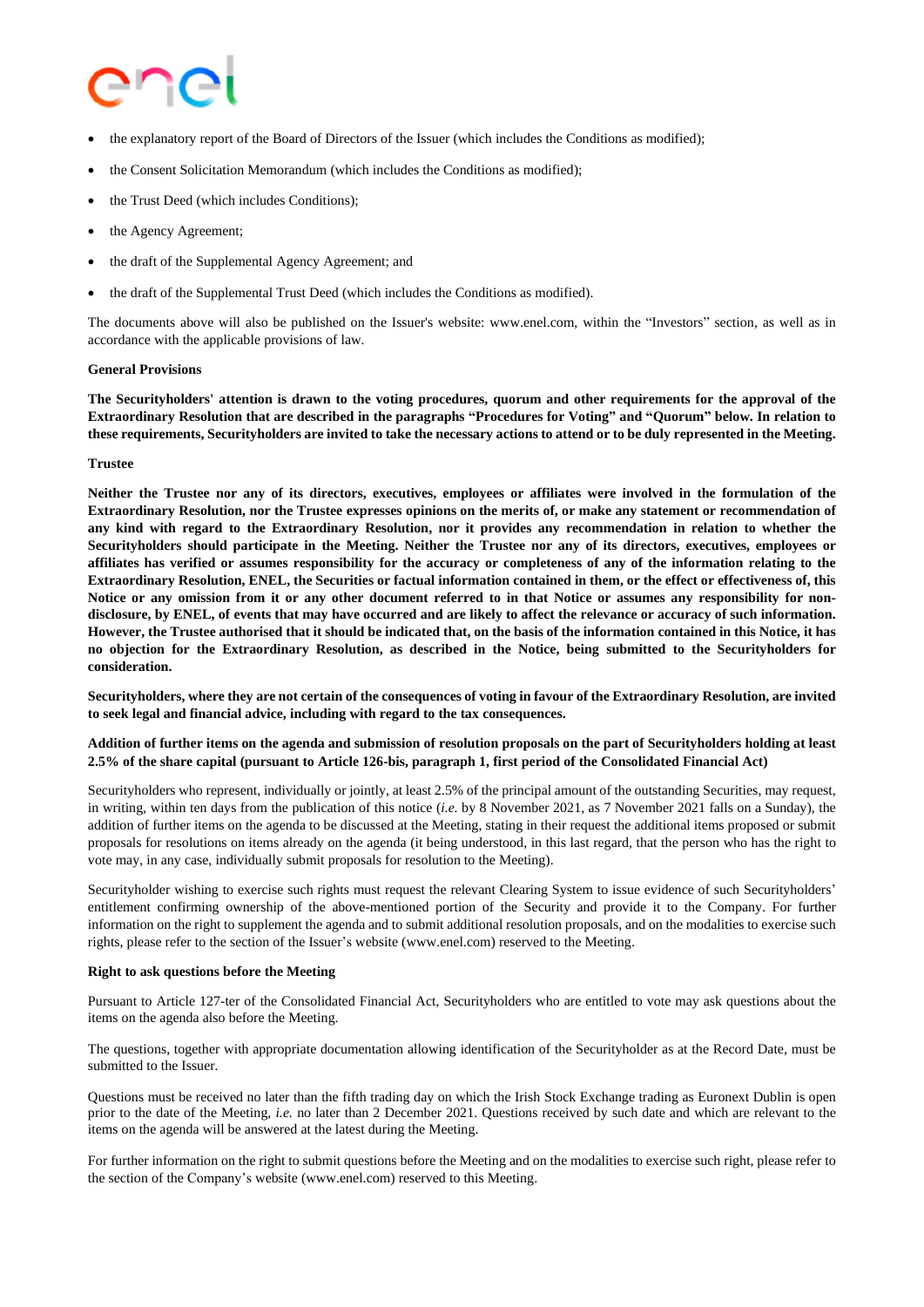

#### **Procedures for Voting**

Securityholder may vote in relation to the Consent Solicitation by instructing the Paying Agent, via the Clearing System, to appoint Lucid Issuer Services Limited (the Tabulation Agent) (or its representatives) as its proxy to attend the Meeting on its behalf and expressing its vote in accordance with this section (the "**Consent Instruction**"). The Consent Instructions shall be delivered to the Tabulation Agent, via the relevant Clearing System, by the persons resulting as holders of the Securities on the Record Date on the basis of the accounting records of the Clearing Systems (the "**Direct Participants**") and in accordance with the requirements of such Clearing System.

In order to be valid, Consent Instructions must be submitted in respect of a minimum nominal amount of Securities of no less than €100,000 being the minimum denomination for such Securities, and may thereafter be submitted in integral multiples of €1,000.

Consent Instructions must be received by the Tabulation Agent within the Expiration Deadline, taking into account the deadlines set by the Clearing Systems and any intermediary through which a Securityholder holds their Securities. However, in order for the Securityholders that are eligible to benefit from the Early Participation Fee, Consent Instructions in favour of Extraordinary Resolution must be received by the Tabulation Agent by the Early Instruction Deadline.

Securityholders may also vote in relation to the Consent Solicitation in accordance with the other procedures set out in the Consent Solicitation Memorandum. In particular, pursuant to the Trust Deed, the Securityholders who have not submitted a Consent Instruction to the Tabulation Agent may submit, through the Clearing Systems, a valid voting instruction in relation to the matters on the agenda (the "**Voting Instructions**") or request from the Paying Agent a voting certificate ("**Voting Certificate**") to attend and vote at the Meeting in person or through a representative, all the above up to 48 Hours prior to the commencement of the Meeting.

In this respect, those who are entitled to vote at the Meeting may appoint a representative subject to the applicable laws, by making such appointment in writing or through a document electronically signed pursuant to Legislative Decree no. 82 of 7 March 2005. To this end, the "form of proxy/sub-proxy" may be used which is available in the section of the Company's website (www.enel.com) reserved to this Meeting and shall be delivered together with a valid Voting Certificate to such representative. The form appointing the representative must be sent to the Issuer (i) by fax to the number +39 0683057100 (Ref. "Voting Proxy"), no later than the second trading day prior to the date of the Meeting (ii) notified until the beginning of the Meeting to the Issuer electronically by email to consentsolicitation@enel.com. The representative may deliver or send to the Company, instead of the original, a copy of the appointment, also in electronic format, certifying under his or her responsibility the conformity of the appointment to the original and the identity of the person appointing them or, in case of sub-proxy, filing a copy of the declaration with which the representative certifies the conformity of the copy of the appointment to the original and the identity of the person appointing them.

In addition to notification of the proxy/sub-proxy to the Issuer by fax or email according to the means set out under items (i) and (ii) above, and without prejudice to the possibility of delivering or transmitting a copy of the delegation/sub-delegation in any manner set out under the preceding paragraph, the original copy of the delegation/sub-delegation may be delivered or transmitted by mail to the Issuer at its address Enel S.p.A. - Legal and Corporate Affairs - Viale Regina Margherita n. 137 - 00198 Rome.

#### \* \* \* \* \*

In light of the foregoing, a Securityholder may:

- (i) approve the Extraordinary Resolution by voting and communicating its Consent Instruction by the Expiration Deadline or Voting Instruction in accordance with the Trust Deed, in favour of the Extraordinary Resolution; or
- (ii) reject the Extraordinary Resolution by voting and communicating its Consent Instruction by the Expiration Deadline or Voting Instruction in accordance with the Trust Deed, against the Extraordinary Resolution; or
- (iii) request a Voting Certificate to attend and vote at the relevant Meeting in person or through a representative in favor or against the Extraordinary Resolution; or
- (iv) abstain from attending the Meeting.

A Voting Certificate, a Voting Instruction or a Consent Instruction shall be valid until the end of the Meeting. A Voting Certificate, a Voting Instruction or a Consent Instruction cannot be issued and outstanding simultaneously in respect of the same Security.

Securityholders wishing to amend or revoke their votes given by way of Consent Instructions may do so in accordance with the manners and terms in the "Transfer and Revocation" section.

Securityholders can contact the Tabulation Agent by e-mail or the phone number provided on the last page of this Notice if they need assistance or information in connection with the procedures for submitting Consent Instructions or requesting Voting Certificates.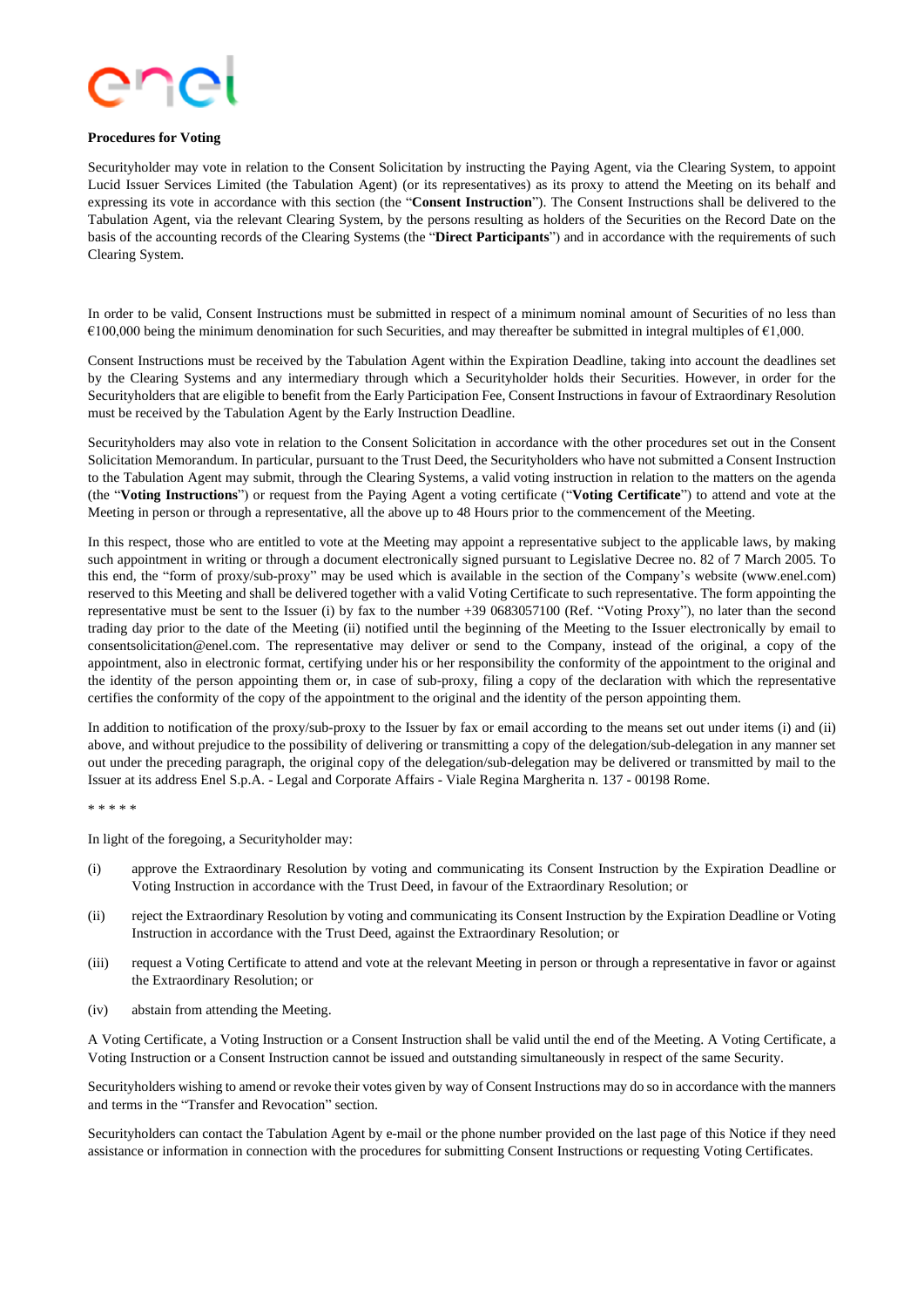Only Direct Participants may submit a Consent Instruction. If you are not a Direct Participant, you must arrange for the Direct Participant through which you hold Securities to submit a Consent Instruction on your behalf to the Tabulation Agent through the relevant Clearing System.

Securityholders whose Securities are held in the name of a broker, dealer, commercial bank, custodian, trust company, accountholder or other nominee or trustee should contact such entity sufficiently in advance of the Expiration Deadline if they wish to vote and procure that the Securities are blocked in accordance with the standard procedures of the relevant Clearing System and the deadlines imposed by such Clearing System.

Securityholders are advised to check with any broker, dealer, commercial bank, custodian, trust company, accountholder or other nominee or trustee through which they hold Securities whether such broker, dealer, commercial bank, custodian, trust company, accountholder or other nominee or trustee would require receiving any notice or instructions prior to the deadlines **set out in the section "Indicative Timetable" of the Consent Solicitation Memorandum.**

All questions as to the form of documents and validity, eligibility (including time of receipt) and acceptance of Consent Instructions will be determined by the Issuer in its sole discretion, and such determination will be final and binding. The Issuer reserves the absolute right to reject any or all Consent Instructions which it determines are not in proper form or which may be unlawful, including, without limitation, if it is determined that a Securityholder's participation in the Consent Solicitation would not be permitted under the laws or regulations of its jurisdiction of residence or domicile. Any defect, irregularity or delay must be cured within such time as the Issuer determines, unless waived by it. Consent Instructions in the Consent Solicitation will be deemed not to have been made until such defects, irregularities or delays have been cured or waived. None of the Issuer, the Lead Solicitation Agents and the Solicitation Agents, the Trustee, the Principal Paying Agent, and the Tabulation Agent or any other person shall be under any duty to give notice to Securityholders of any defects, irregularities or delays in any Consent Instructions, nor shall any of them incur any liability for failure to give such notice.

# **Transfer and Revocation**

The receipt of a Consent Instruction, Voting Instruction or of a request for a Voting Certificate (as the case may be) by the relevant Clearing System will be acknowledged in accordance with the standard practices of such Clearing System and will result in the blocking of the Securities in the relevant Clearing System so that no transfer may be effected in relation to such Securities from the date on which the Consent Instruction or Voting Instruction is submitted or the Voting Certificate is requested (as the case may be) until the earlier of (i) the conclusion of the Meeting; and (ii) (A) in respect of Voting Certificates, the surrender to the Paying Agent of such Voting Certificate(s) prior to the Meeting; (B) in respect of the Voting Instruction, not less than 48 Hours before the time for which the Meeting is convened, the notification in writing of any revocation of a Direct Participant's previous instructions to the Paying Agent and the same then being notified in writing by the Paying Agent to the Issuer at least 24 hours before the time appointed for holding the Meeting and such Securities ceasing in accordance with the procedures of the relevant Clearing System and with the agreement of the Paying Agent to be held to its order or (C) in respect of Consent Instructions, notice of revocation of such Consent Instruction(s) is given to the Tabulation Agent before the Expiration Deadline. Securityholders must take the appropriate steps through the relevant Clearing System so that no transfers or other action may be effected in relation to such blocked Securities at any time after the date of submission of such Consent Instruction, Voting Instruction or request of the Voting Certificate (as the case may be), in accordance with the requirements of the relevant Clearing System and the deadlines required by such Clearing System. By blocking such Securities in the relevant Clearing System, each Securityholder will be deemed to consent to have the relevant Clearing System provide details concerning such Securityholder's identity to the Tabulation Agent, the Lead Solicitation Agents, the Solicitation Agents, the Trustee, the Paying Agents and the Issuer.

Consent Instructions submitted in the Consent Solicitation by a Securityholder, or its Direct Participant on its behalf, may only be revoked by that Securityholder, or by the relevant Direct Participant on its behalf, by sending valid revocation instructions to the Tabulation Agent through the relevant Clearing System. To be valid, such revocation instruction must specify the Securities to which the original Consent Instruction related, the securities account in which such Securities are credited and any other information required by the Tabulation Agent. Any such revocation instruction will only be valid if received by the Tabulation Agent through the relevant Clearing System by the Expiration Deadline.

#### **Information on the share capital and Securities**

As of the date of this notice, the share capital of Enel S.p.A. is equal to Euro 10,166,679,946 and is divided into no. 10,166,679,946 ordinary shares with a nominal value of Euro 1.00 each.

The total amount outstanding of the Securities as of the date of this Notice is EURO 900,001,000.

# *Quorum*

The Quorum required for the Meeting to be validly held is one or more persons present holding Securities or Voting Certificates or being proxies and holding or representing in the aggregate at least one fifth of the nominal amount of the Securities then outstanding.

Without prejudice to the above, the majority required to pass the Extraordinary Resolution shall be the higher of votes cast (i) by one or more persons holding Securities in definitive form or Voting Certificates or being proxies and holding or representing in the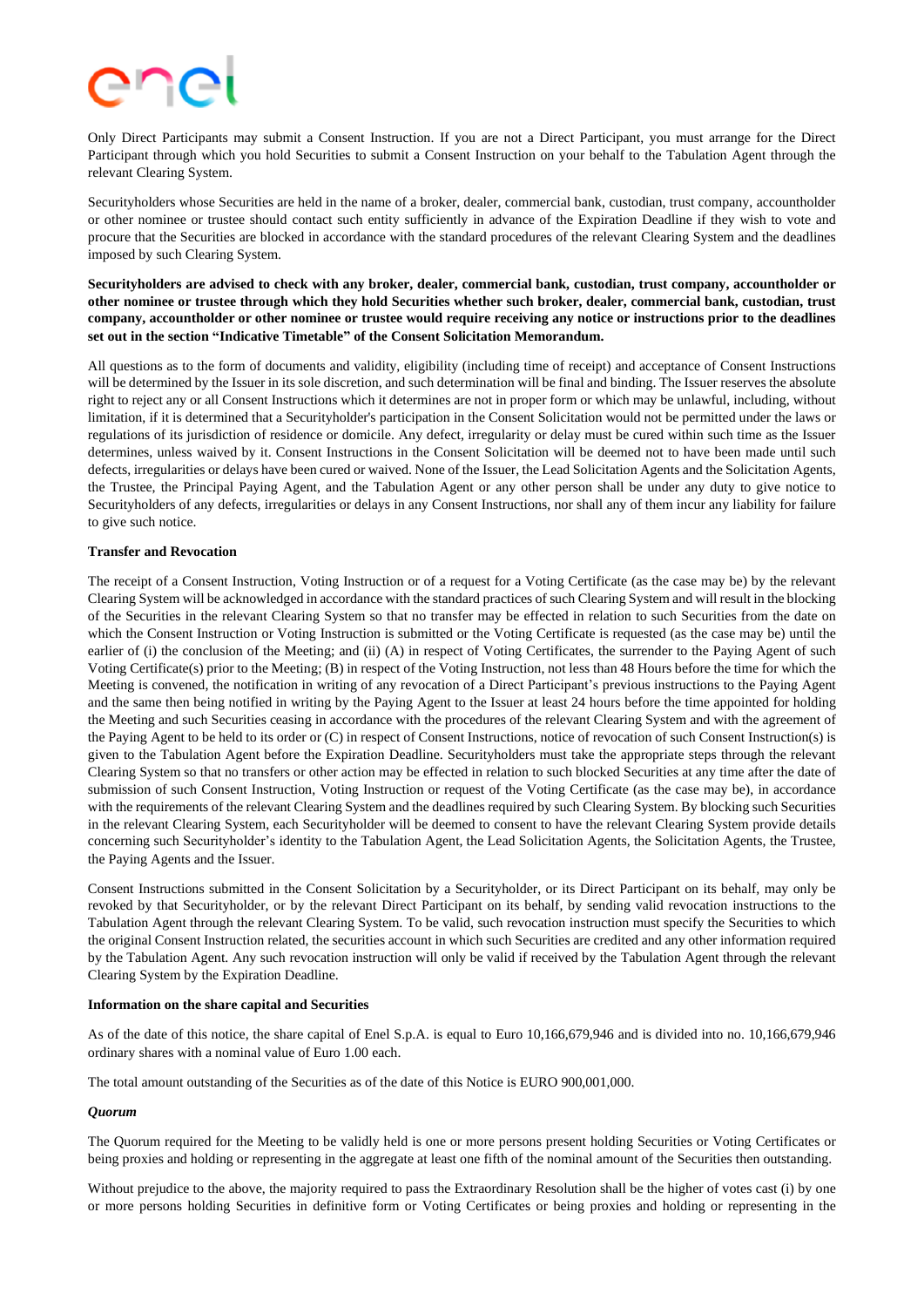

aggregate not less than one-half of the nominal amount of the Securities for the time being outstanding, and (ii) by one or more persons holding the relevant Securities in definitive form or Voting Certificate or being proxies and holding or representing not less than two thirds of the Securities represented at the Meeting.

# If approved, the Extraordinary Resolution will be binding on all Securityholders, regardless of whether or not they participated **in the Meeting and whether they voted or not, and whether they voted for or against it.**

#### **Voting results**

The outcome of the Meeting's votes will be communicated to the Securityholders, the Trustee and the Principal Paying Agent pursuant to the current legislation.

\*\*\*

The Issuer reserves the right to supplement and/or amend the content of this notice if, in light of the evolving health emergency related to the Covid-19 pandemic and/or regulatory provisions pro tempore in order to contain the contagion, it is appropriate or necessary to change the way the Meeting is carried out. Any changes and/or additions will be promptly disclosed with the **same modalities as for the publication of this notice.**

Rome, 28 October 2021

**The Chairman of the Board of Directors**

Michele Crisostomo

*The excerpt of the notice is also published by the Company in the newspaper "Milano Finanza" on 29 October 2021.*